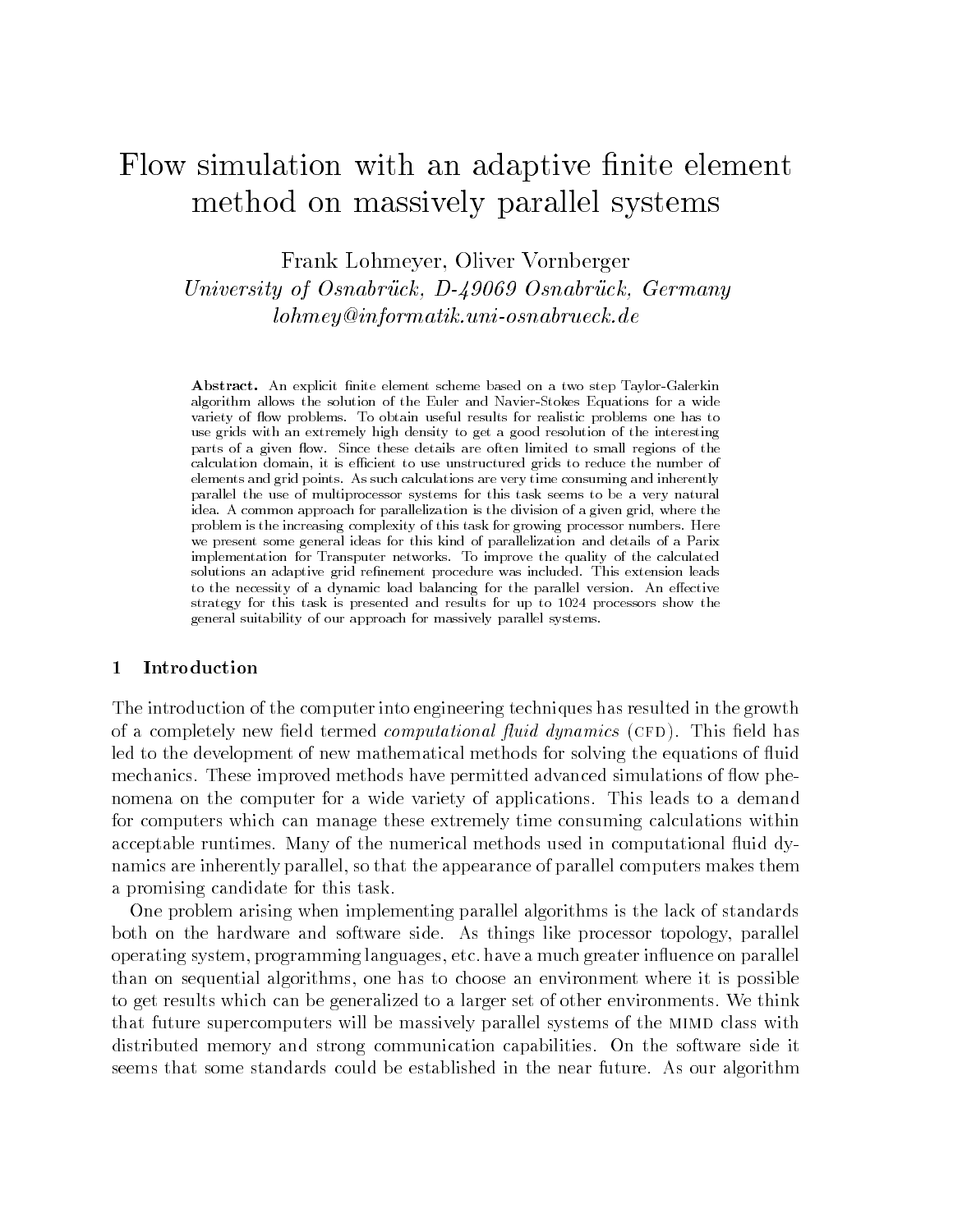is designed for message passing environments this standard might be mpi Message Passing Interface) [6].

In the cfd eld there is another important point the numerical methods for the solution of the given equations. As we are mainly computer scientists, we decided not to invent new mathematical concepts but to develop an efficient parallel version of an algorithm which was developed by experienced engineers for sequential computers and which is suitable for the solution of problems in the field of turbomachinery  $[1]$ . The hardware platforms which are availiable for us, are Transputer systems of different sizes, which fulfill the demands mentioned above. At the time the algorithm was developed, there was no MPI-environment availiable for our transputer systems, so here we will present a version using Parix (Parallel extensions to Unix, a parallel runtime system for Parsytec machines) that needs only a small number of parallel routines, which are common in most message passing environments Most of these routines are hidden inside a few communication procedures, so that they can be replaced easily, when changing the parallel environment

The following two sections give a brief overview about the physical and mathematical foundations of the used numerical methods (for a detailed description see  $[1, 2]$ ) and an outline of the general parallelization strategy, including a comparison with other approaches (see also  $\left( 3, 4 \right)$ ). The next section describes in detail some grid division algorithms which are a very important part for this kind of parallel algorithms, because they determine the load balancing between processors The special sub jects of adaptive refinements and dynamic load balancing are discussed in a separate section. Then some results will be presented, while the last section closes with a conclusion and suggestions for further research

#### $\overline{2}$ Foundations

This section gives a brief description of the equations which are necessary for the parallel

 $F_{\rm eff}$  our our -definitions on unstructured grids with the nite element method with the nite element method we ow a stocked to visit and Euler Equations for viscous and the company of the extra state and the state of the s Navier-Stokes (Euler) Equations can be written in the following form,

$$
\frac{\partial U}{\partial t} + \frac{\partial F}{\partial x} + \frac{\partial G}{\partial y} = 0,\tag{1}
$$

where U, F and G are 4-dimensional vectors. U describes mass, impulses and energy, F and G are - ow vectors The - own the - owners are discussed and NavierStocker and NavierStocker and NavierSto equations in both cases we have to add two equations to close the system

The solution of these differential equations is calculated with an explicit Taylor-Galerkin two step algorithm. Therefore, at first a Taylor series in time is developed, which looks like

$$
U^{n+1} = U^n + \Delta t \frac{\partial U^n}{\partial t} + \frac{\Delta t^2}{2} \frac{\partial^2 U^n}{\partial t^2} + O(\Delta t^3),\tag{2}
$$

and in other form

$$
U^{n+1} - U^n = \Delta U = \Delta t \frac{\partial}{\partial t} \left( U^n + \frac{\Delta t}{2} \frac{\partial U^n}{\partial t} \right) + O(\Delta t^3). \tag{3}
$$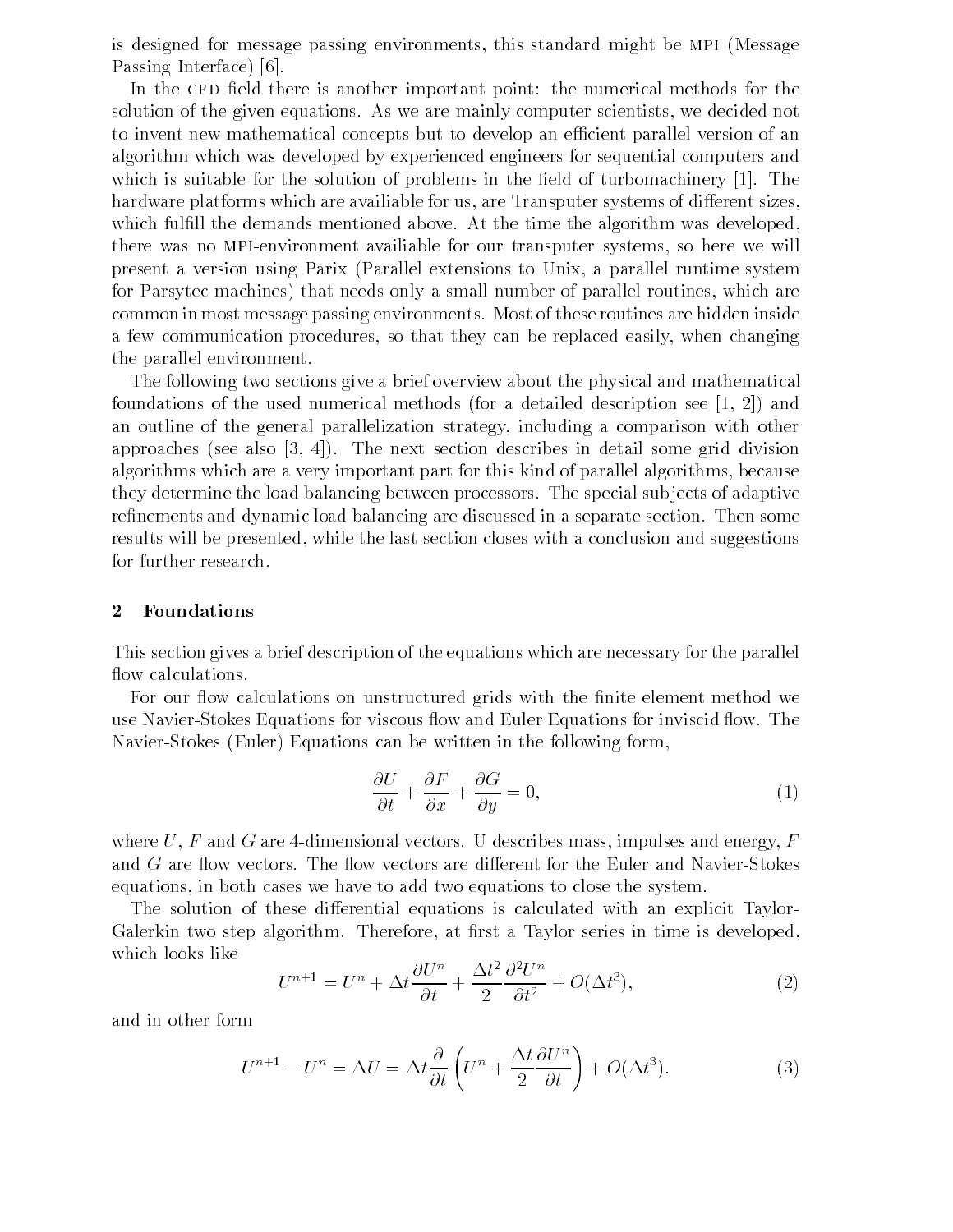The expression in parenthesis can be seen as

$$
U^{n+1/2} = U^n + \frac{\Delta t}{2} \frac{\partial U^n}{\partial t}.
$$
\n<sup>(4)</sup>

If we take no consideration of the  $O(\Delta t^{\ast})$ -term from equation (3) we achieve

$$
\Delta U = \Delta t \frac{\partial}{\partial t} U^{n+1/2}.
$$
\n(5)

With equation (1) and a replacement of the time derivation of equation  $(4)$  and  $(5)$  the two steps of the Taylor-Galerkin algorithm are:

$$
U^{n+1/2} = U^n - \frac{\Delta t}{2} \left( \frac{\partial F^n}{\partial x} + \frac{\partial G^n}{\partial y} \right) \tag{6}
$$

and

$$
\Delta U = -\Delta t \left( \frac{\partial F^{n+1/2}}{\partial x} + \frac{\partial G^{n+1/2}}{\partial y} \right). \tag{7}
$$

The differential equations can be expressed in a weighted residual formulation using triangular finite elements with linear shape functions. Therefore, in the first step the of each element In the second step the balance area for one node is calculated with the help of all elements which are defined with this node. A pictorial description of these balance areas of the two steps is given in figure 1.



Figure  Balance areas

The calculation with the finite element method, which divides the calculation area into triangles leads to the characteristic summation of the element matrices into the global mass matrix  $M$  and to the following equation system

$$
M \Delta U = \Delta t R_S(U^n), \tag{8}
$$

where  $R<sub>S</sub>$  is the abbreviation for the summation of the right hand sides of equations (7) for all elements. The inversion of the Matrix  $M$  is very time consuming and therefore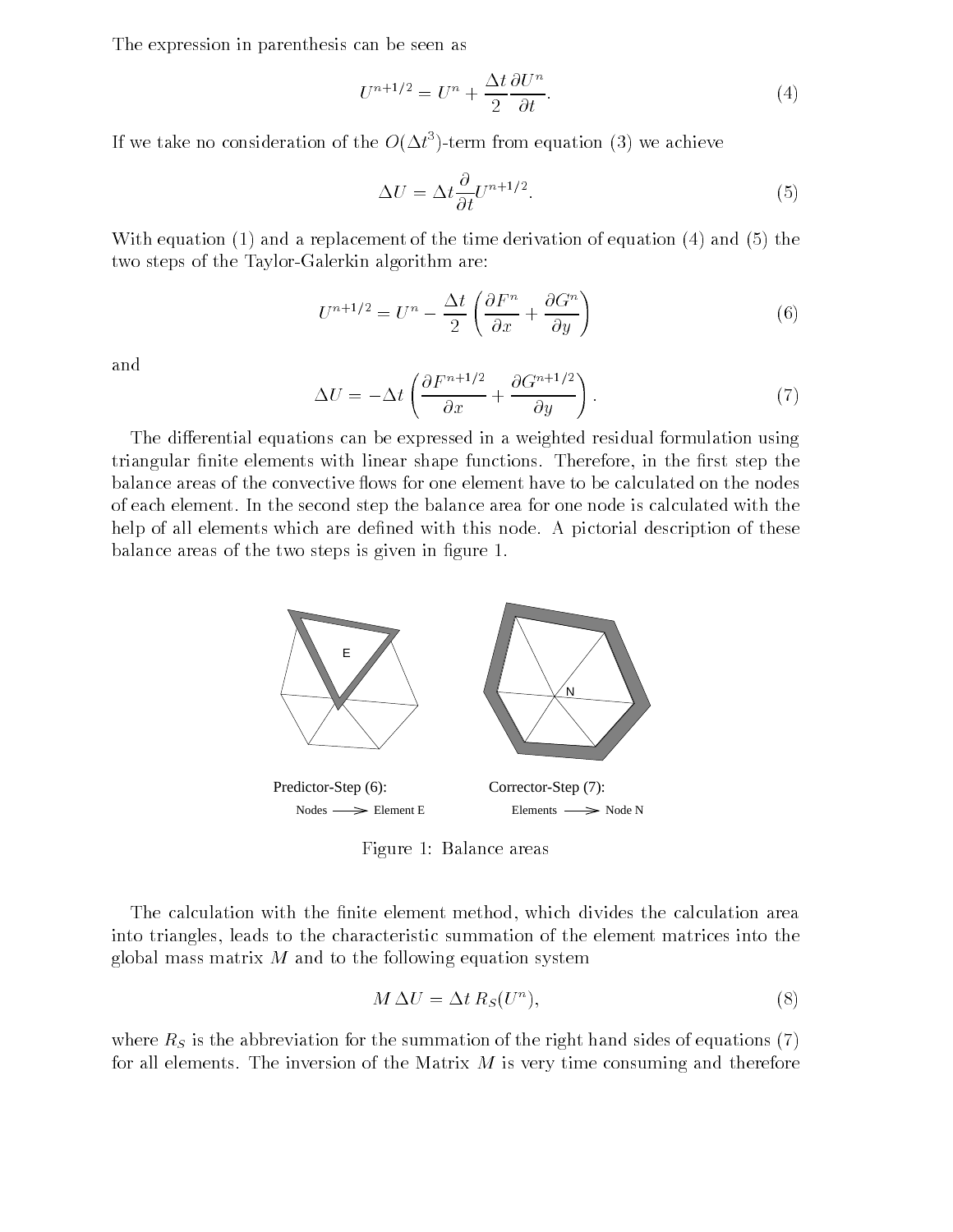we use, with the help of the so called lumped mass matrix  $M_L$ , the following iteration steps

$$
\Delta U^0 = \frac{\Delta t \, R_S}{M_L},\tag{9}
$$

$$
\Delta U^{\nu+1} = \Delta U^{\nu} + \frac{\Delta t R_S - M \Delta U^{\nu}}{M_L}.
$$
\n(10)

For the determination of  $\Delta U$  three iteration steps are sufficient. If we consider stationary - owner - owner - owner - owner - owner - owner - owner - owner - owner - owner - owner - owner - owner -

The time step  $\equiv$  time step as well in a way where  $\cdots$  and the step of information does not in exceed the boundaries of the neighbouring elements of a node. This leads to small time steps if instationary problems are solved in the case of stationary problems we use a local time step for each element). In both cases the solution of a problem requires the calculation of many time steps, so that the steps  $(6)$ ,  $(7)$ ,  $(9)$  and  $(10)$  are carried out many times for a given problem. The resulting structure for the algorithm is a loop over the number of time steps where the body of this loop consists of one or more ma jor loops over all elements and some minor loops over nodes and boundaries (major and minor in this context re-ects the di
erent runtimes spent in the di
erent calculations

Another important characteristic of this method is the use of unstructured grids Such grids are characterized by various densities of the finite elements for different parts of the calculation area. The elements of an unstructured grid differ in both size and number of adjacent elements, which can result in a very complex grid topology. This fact is one main reason for the difficulties arising in constructing an efficient parallel algorithm

The main advantage of unstructured grids is their ability to adapt a given -ow To get a might resolution of the details of a -policy the details of the grids must only of the increased in the interesting parts of the domain. This leads to a very efficient use of a given number of elements One problem arising in this context is the fact that in most cases the substitute of a - owner the substitute the substitute the substitute to the substitute to the substitu predict the exact regions where the density of the grid has to be increased A solution of this problem is a so called adaptive grid refinement, where the calculations start with a grid with no or little refinements. As the calculations proceed, it is now possible to detect regions, where the density of the grid is not sufficient. These parts of the grid will then be refined and the calculations proceed with the refined grid. These refinement step is repeated until the quality of the solution is sufficient.

#### -Parallelization

If we are looking for parallelism in this algorithm we observe that the results of one time step are the input for the next time step so the outer loop has to be calculated in sequential order. This is not the case for the inner loops over elements, nodes and boundaries which can be carried out simultaniously So the basic idea for a parallel version of this algorithm is a distributed calculation of the inner loops This can be achieved by a so called grid division, where the finite element grid is partitioned into sub grids Every processor in the parallel system is then responsible for the calculations on one of these sub grids. Figure 2 shows the implication of this strategy on the balance areas of the calculation steps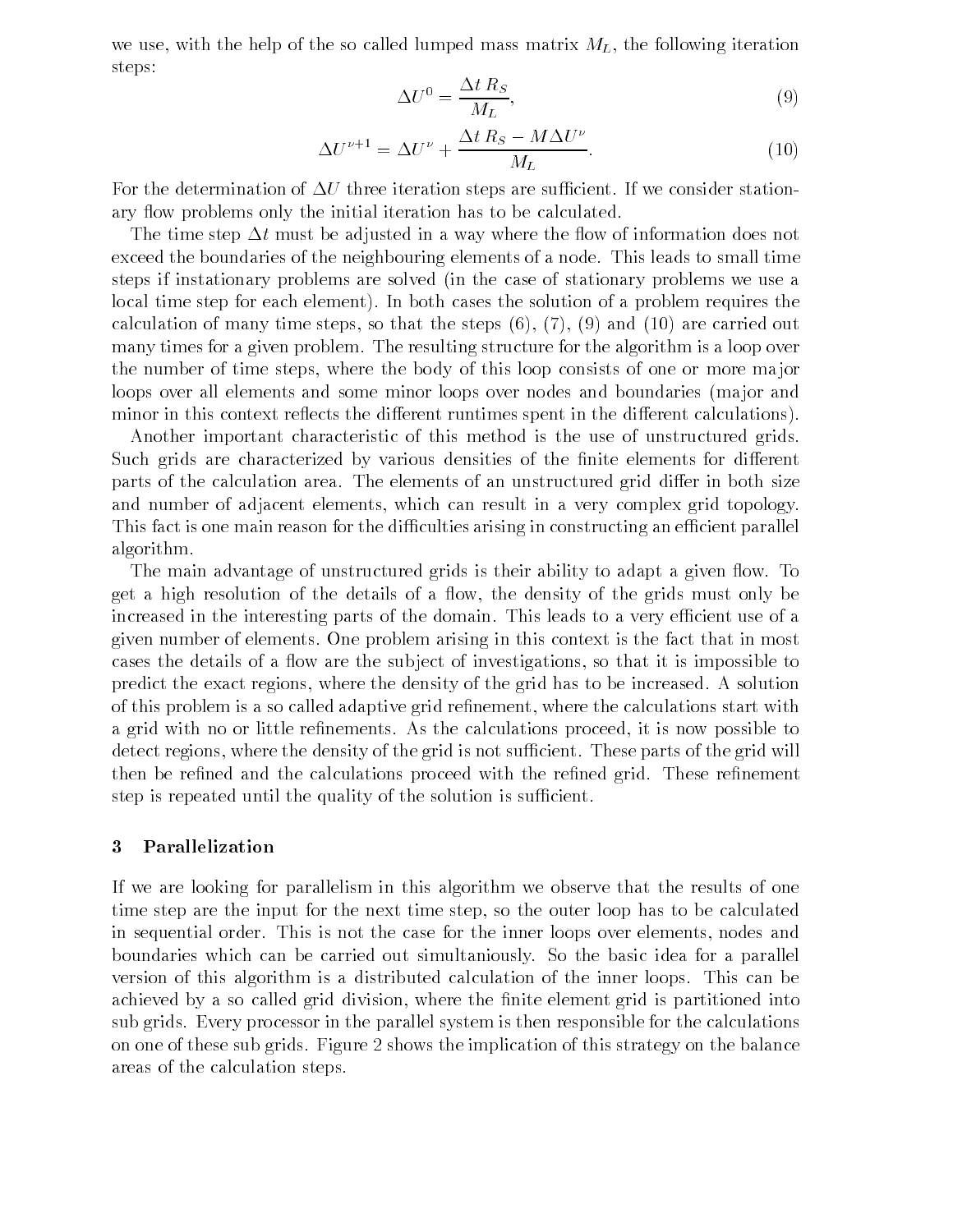

Figure Grid division

The distribution of the elements is non overlapping whereas the nodes on the border between the two partitions are doubled. This means that the parallel algorithm carries out the same number of element based calculations as in the sequential case, but some node based calculations are carried out twice (or even more times, if we think of more complex divisions for a larger number of processors). Since the major loops are element based, this strategy should lead to parallel calculations with nearly linear speedup. One remaining problem is the construction of a global solution out of the local sub grid solutions in the predictor step the indicated the control is from the step to the stephents, a which can be carried out independently. But in the corrector step we have to deal with balancing areas which are based on nodes which have perhaps multiple incarnations Each of these incarnations of a node sums up the results from the elements of its sub grid, whereas the correct value is the sum over all adjacent elements. As figure 3 shows, the solution is an additional communication step where all processors exchange the values of common nodes and correct their local results with these values



Figure Parallel calculations

This approach where the sequential algorithm is used on distributed parts of the data sets and where the parallel and the sequential version are arithmetically equivalent, is usually described with the key word *data decomposition*. Other *domain decomposition* approaches have to deal with numerically different calculations in different parallelel cases, and have to pay special attention to numerical stability. In the case of implicit algorithms it is common to make a division of the grid nodes, due to the structure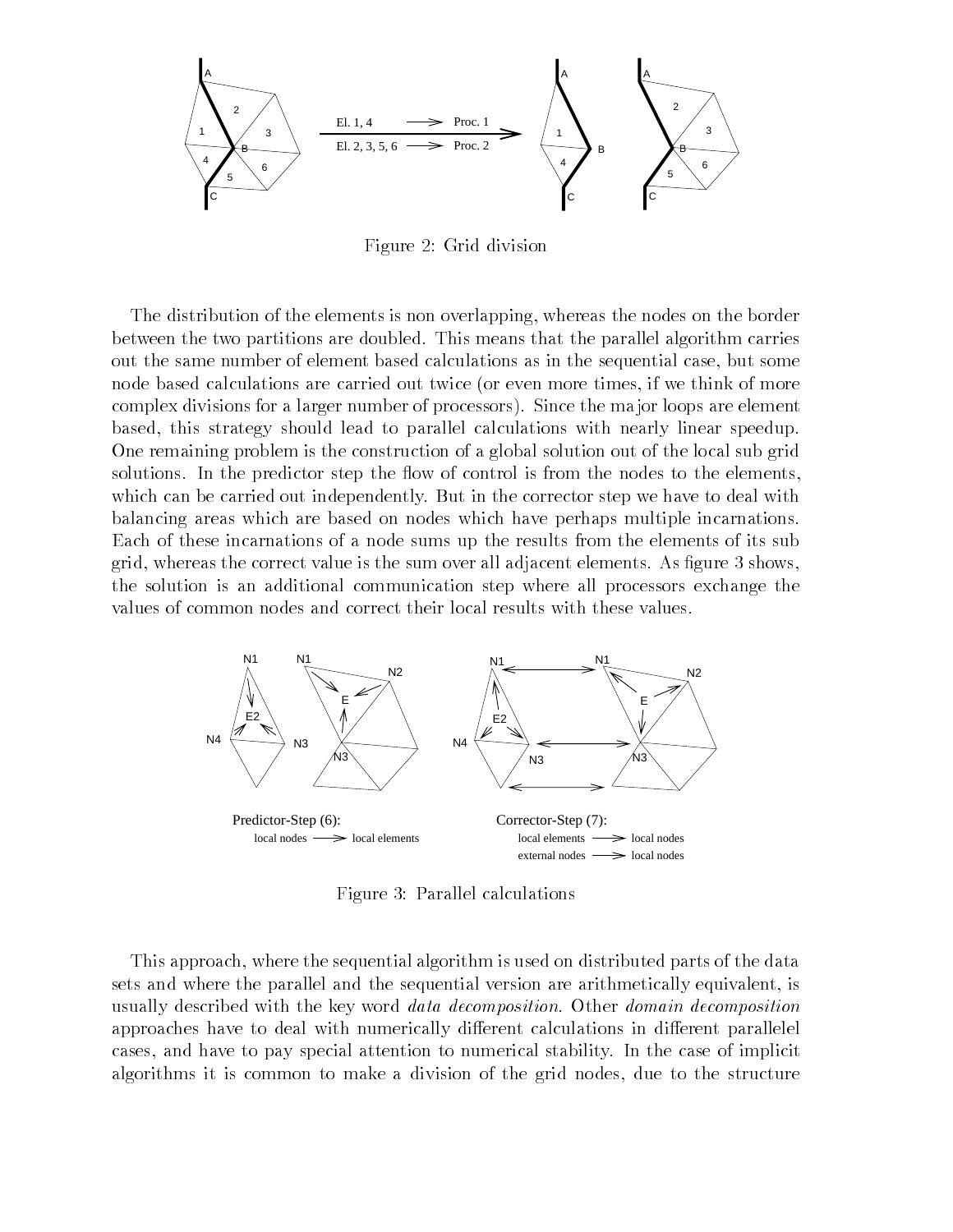of the resulting system of linear equations which have to be solved in parallel The main advantage of the explicit algorithm used here is the totally local communication structure, which results in a higher parallel efficiency, specially for large numbers of processors

This structure implies a mimd architecture and the locality of data is exploited best with a distributed memory system together with a message passing environment. This special algorithm has a very high communication demand, because in every time step for every element loop an additional communication step occurs An alternative approach in this context is an overlapping distribution, where the subgrids have common elements around the borders (see  $\lbrack 5 \rbrack$ ). This decreases the number of necessary communications but leads to redundant numerical calculations. We decided to use non-overlapping divisions for two reasons for the more more continuations for an areas are more are more than  $\Delta$ (and are therefore better suited for massively parallel systems), and the other reason is that we want to use adaptive grids The required dynamic load balancing would be a much more difficult task for overlapping subgrids. The only drawback of our approach is that to obtain high efficiencies a parallel system with high communication performance is required, so it will not work e.g. on workstation clusters. Our current implementation is for Transputer systems and uses the Parix programming environment which supplies a very -exible and comfortable interprocessor communication library This is necessary if we think of unstructured grids which have to be distributed over large processor networks leading to very complex communication structures

#### $\overline{4}$ Grid division

If we now look at the implementation of the parallel algorithm two modules have to be constructed. One is the algorithm running on every processor of the parallel system. This algorithm consists of the sequential algorithm operating on a local data set and additional routines for the interprocessor communication These routines depend on the general logical processor topology so that the appropriate choice of this parameter is important for the whole parallel algorithm. In Parix this logical topology has to be mapped onto the physical topology which is realized as a two-dimensional grid. For twodimensional problems there are two possible logical topologies onedimensional pipeline and twodimensional grid They can be mapped in a canonical way onto the physical topology so that we have implemented versions of our algorithm for both alternatives

The second module we had to implement is a decomposition algorithm which reads in the global data structures and calculates a division of the grid and distributes the corresponding local data sets to the appropriate processor of the parallel system The whole algorithmic structure is shown in figure 4, where we can also see that a given division often requires interprocessor connections, which are not supplied by the basic logical topology These connections are built dynamically with the so called virtual links of Parix and collected in a virtual topology

The essential part of the whole program is the division algorithm which determinates the quality of the resulting distribution. This algorithm has to take different facts into consideration to achieve efficient parallel calculations. First it must ensure that all processors have nearly equal calculation times because idle processors slow down the speedup. To achieve this it is necessary first to distribute the elements as evenly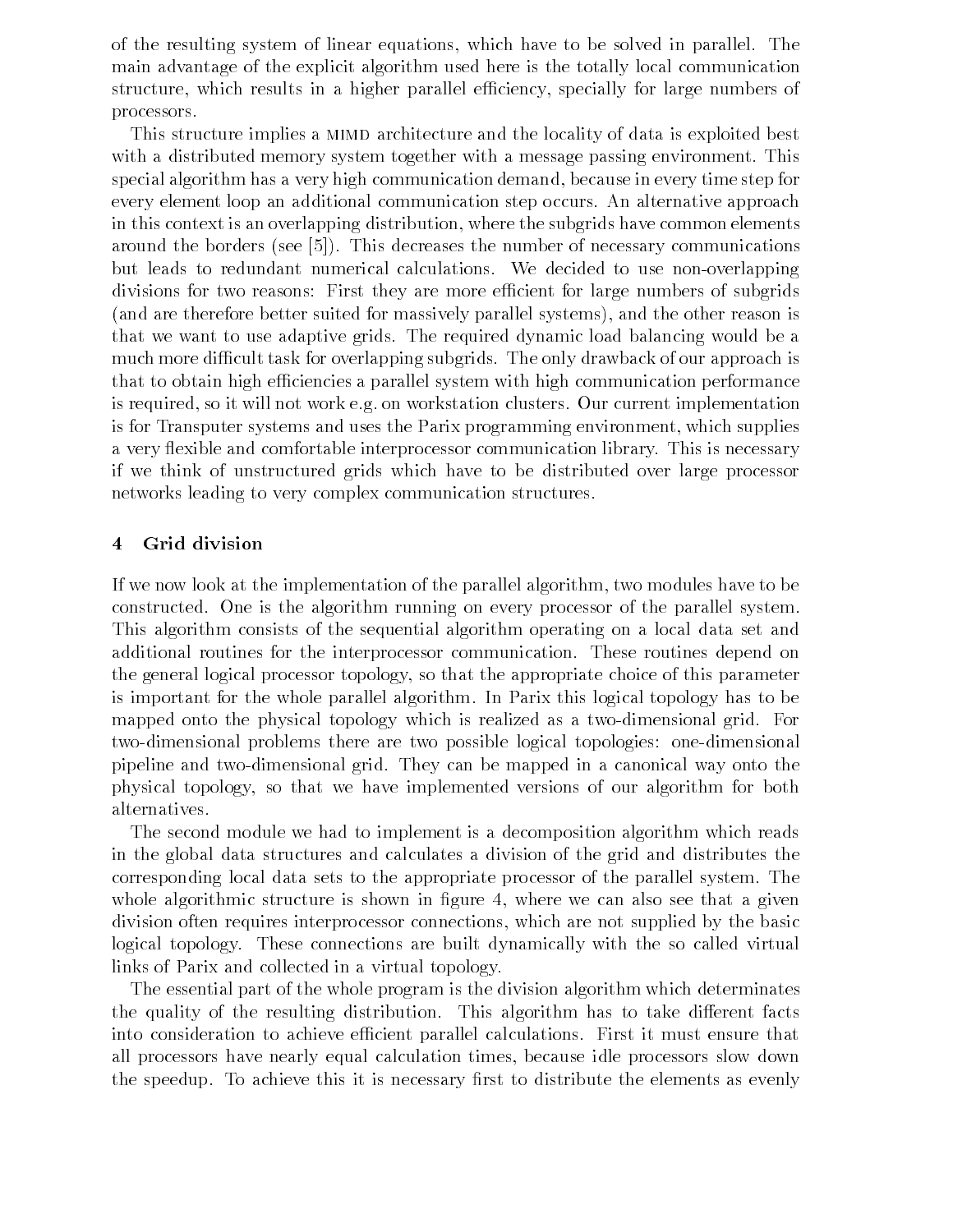

Figure Decomposition algorithm

as possible and then minimize the overhead caused by double calculated nodes and the resulting communications A second point is the time consumed by the division algorithm itself This time must be considered than that of the actual  $\mathcal{O}(\mathcal{M})$ culation. Therefore we cannot use an optimal division algorithm, because the problem is npcomplete and such an algorithm would take more time than the whole -ow cal culation For this reason we have to develop a good heuristic for the determination of a grid division This task is mostly sequential and as the program has to deal with the whole global data sets we decided to map this process onto a workstation outside the Transputer system. Since nowadays such a workstation is much faster than a single Transputer, this is no patchedup solution, but the performance of the whole calculation even increases

According to the two versions for the parallel module, we also have implemented two versions for the division algorithm. Since the version for a one-dimensional pipeline is a building block for the two-dimensional case, we present this algorithm first:

| Phase 0: calculate element weights<br>calculate virtual coordinates                                                                         |
|---------------------------------------------------------------------------------------------------------------------------------------------|
| Phase 1: find element ordering with small bandwidth<br>a) use virtual coordinates for initial ordering<br>b) optimize bandwidth of ordering |
| Phase 2: find good element division using ordering and weights                                                                              |
| Phase 3: optimize element division using communication analysis                                                                             |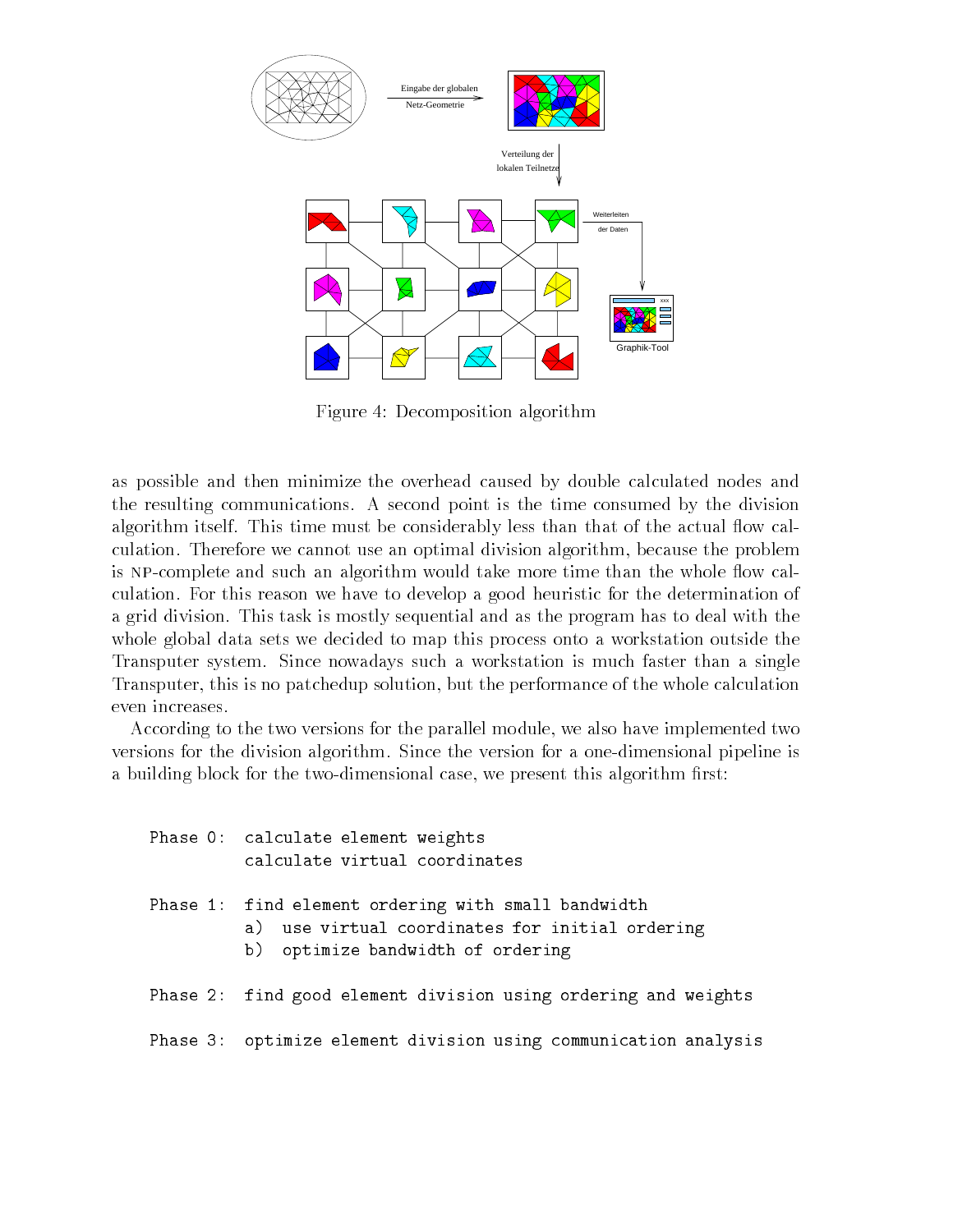The division process is done in several phases here an initialization phase cal culates additional information for each element The weight of an element represents the calculation time for this special element type (these times are varying because of special requirements of eg border elements The virtual coordinates re-ect the posi tion where in the processor topology this element should roughly be placed (therefore the dimension of this *virtual space* equals the dimension of the logical topology). These virtual coordinates (here it is actually only one coordinate) can be derived from the real coordinates of the geometry or from special relations between groups of elements An example for the latter case are elements belonging together because of the use of periodic borders In this case nodes on opposite sides of the calculation domain are strongly coupled and this fact should be re-ected in the given virtual coordinates

Before the actual division an ordering of the elements with a small bandwidth is calculated (phase 1). This bandwidth is defined as the maximum distance (that is the difference of indices in the ordering) of two adjacent elements. A small bandwidth is a requirement for the following division step Finding such an ordering is again a NP-complete problem, so we can not get an optimal solution. We use a heuristic, which calculates the ordering in two steps. First we need a simple method to get an initial ordering  $(a)$ . In our case we use a sorting of elements according to their virtual coordinates. In the second step  $(b)$  this ordering is optimized e.g. by exchanging pairs of elements if this improves the bandwidth until there is no more exchanging possible

With the received ordering and the element weights the actual division is now calcu lated. First the elements are divided into ordered parts with equal weights (phase 2). Then this division is analysed in terms of resulting borders and communications and is optimized by reducing border length and number of communication steps by exchanging elements with equal weights between two partitions (phase  $3$ ).

If we now want to construct a division algorithm for the two-dimensional grid topology we can use the algorithm described above as a building block The resulting algorithm has the following structure:

```
Phase  initialization similar to -
Dalgorithmfor processors in xdimension do
    calculate meta-division M
    using phases I and 2 of 1D algorithm
    divide metadivision M in ydimension
    using phases I and Z OI ID algorithm
Phase  optimization similar to -
Dalgorithm
```
The only difference between the one and the two-dimensional version of the initialization phase is the number of virtual coordinates which here of course is two. Phase 3 has the same task which is much more complex in the two-dimensional case. The middle phase here is a two stage use of the one-dimensional strategy, where the grid is first cut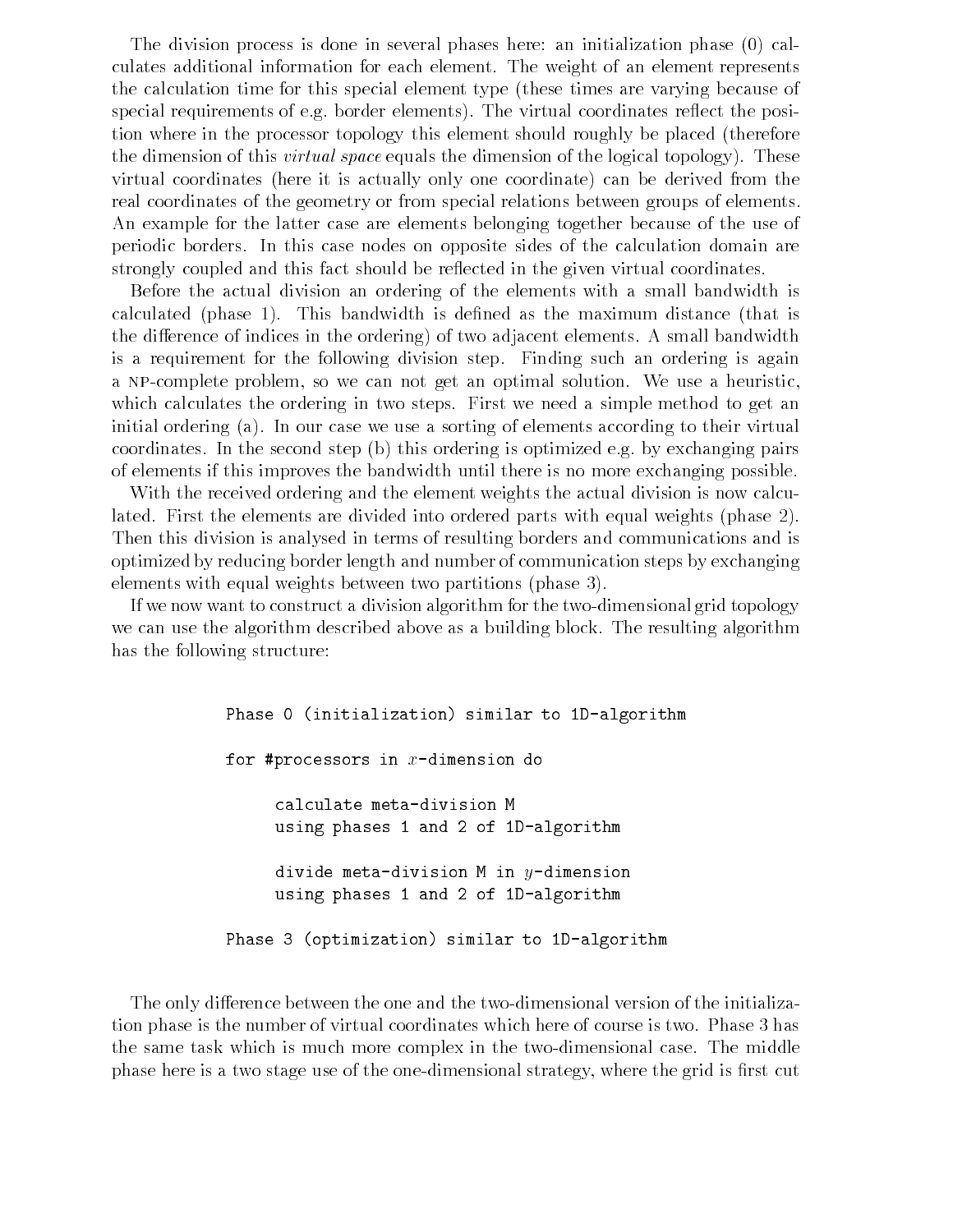in the x-dimension and then all pieces are cut in the y-dimension. This strategy can be substituted by a sort of recursive bisectioning where in every step the grid is cut into two pieces in the larger dimension and both pieces are cut further using the same strategy

## 5 Adaptive refinement and dynamic optimization

The parallelization approach described in the last two sections is well suited for fixed grids which remain constant through all calculation steps We will now introduce a simple, but effective method for an adaptive grid refinement and an improvement of the parallel algorithm which takes into account that the work load for each processor has changed after every refinement step. Before we can describe the algorithms, some questions have to be an interest which where the answered means and the couply which parts show that the complete be refined, and how can we construct the new, refined grid.

- Renement in our case means the splitting of elements into smaller elements which replace the original elements.
- The question which parts should be rened now turns into the selection of el ements that should be rened Therefore we choose for a given -ow problem a characteristic function, e.g. the pressure field. We then look for elements, where the gradient of this function exceeds a given bound



Figure Splitting of an element

 How should these elements be split into smaller ones In gure two possibilities are shown Using the left alternative leads to numerical problems caused by the shape of the resulting triangles. Especially if an element is refined several times, the new grid nodes will be placed near to the remaining sides leading sides leading to very -very -very -very -very -very -very -very -very -very -very -very -very -very -very -very -very -very -very -very -very -very -ve triangles, which should be avoided. So we must use the right alternative, which leads to the problem that the new nodes are placed on the edges of a triangle. This would result in an inconsistent grid, because all nodes must be corners of elements. The solution of this problem is an additional splitting of elements with such edges Elements with two or three refined edges must be split into four elements (as if they where originally selected for refinement). Elements with only one refined edge must be split into two elements in a canonical way This additional splitting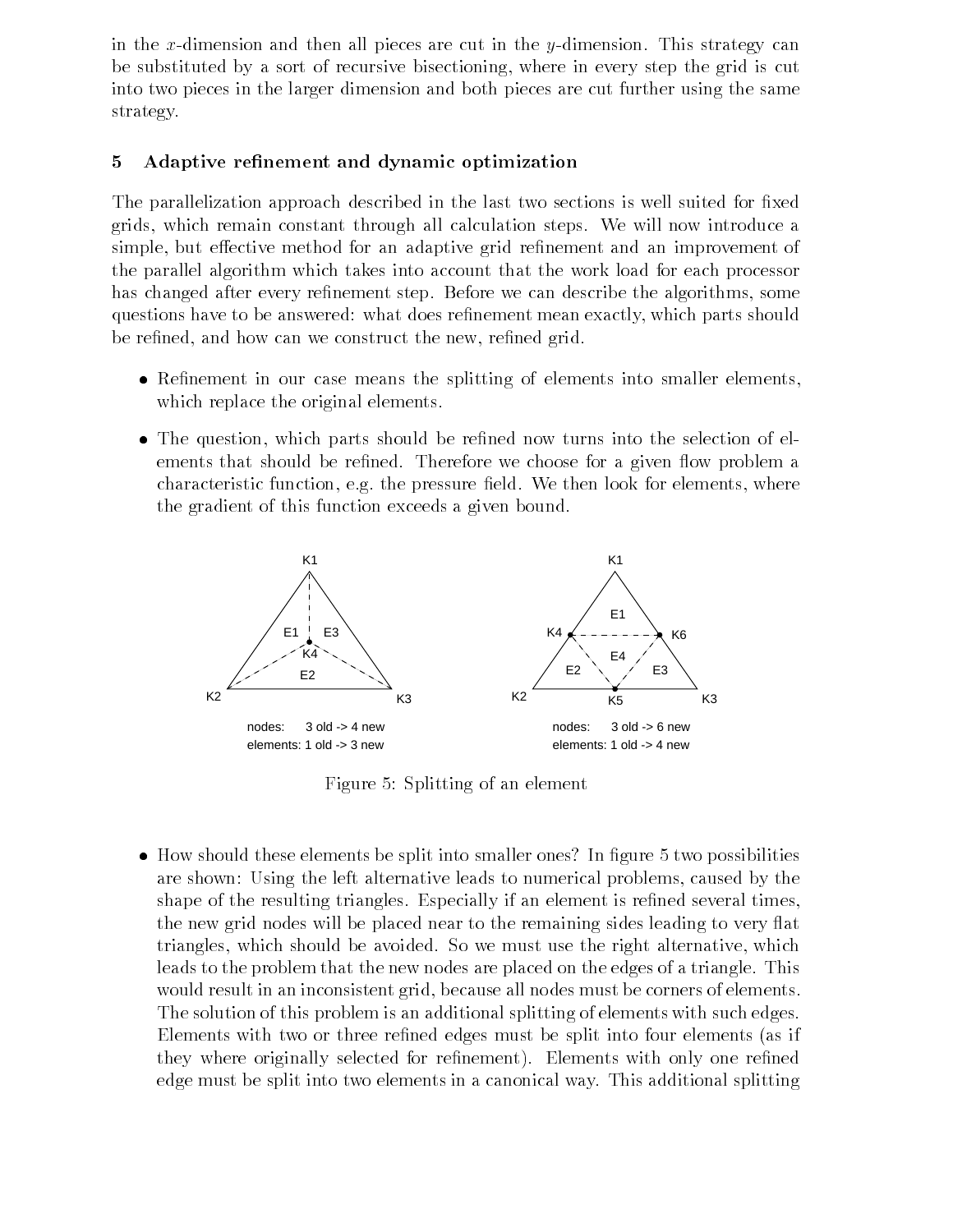of elements can lead to new elements with nodes on their edges, so the process has to be repeated until no more splitting is necessary.

 How can we construct the new grid Every split element will be replaced by one of the new elements, the remaining new elements will be added to the element list. All new nodes are added to the node list and all new border nodes and elements are added to the appropriate lists A new local time step for every element must be calculated and in the case of an instationary solution a new global time step must be calculated from the local time steps After this some derived values like element sizes have to be reinitialized and then the calculations can continue

Now we can formulate the refinement step:

```
calculate reference function F\mathsf{D}\mathsf{C}\mathsf{I}\cup\mathsf{C}\mathsf{I}\subset\mathsf{C} (fig. ) and \mathsf{I}\mathsf{I}\cup\mathsf{I}\cup\mathsf{C}\mathsf{I}\cup\mathsf{C}\mathsf{I}for (El in element-list)
   dF = local gradient of F in El
    if \alpha > Delta)
       mark El with redelse
    elsemark El with whiteend - ifend-for
mark all elements with nodes on edgeswith yellow for full refinementwith green for half refinementrefine all elements full or half according to their colourconstruct new node- and element-lists
reinitialize all dependent variables
```
All steps can be implemented straightforward with one exception the colouring of the elements that must be refined to get a consistent grid. This can be done efficiently with the following recursive algorithm:

```
for (E1 in element-list)
   if (El is marked red)
      mark neighboursElections
   end-if
end-for
```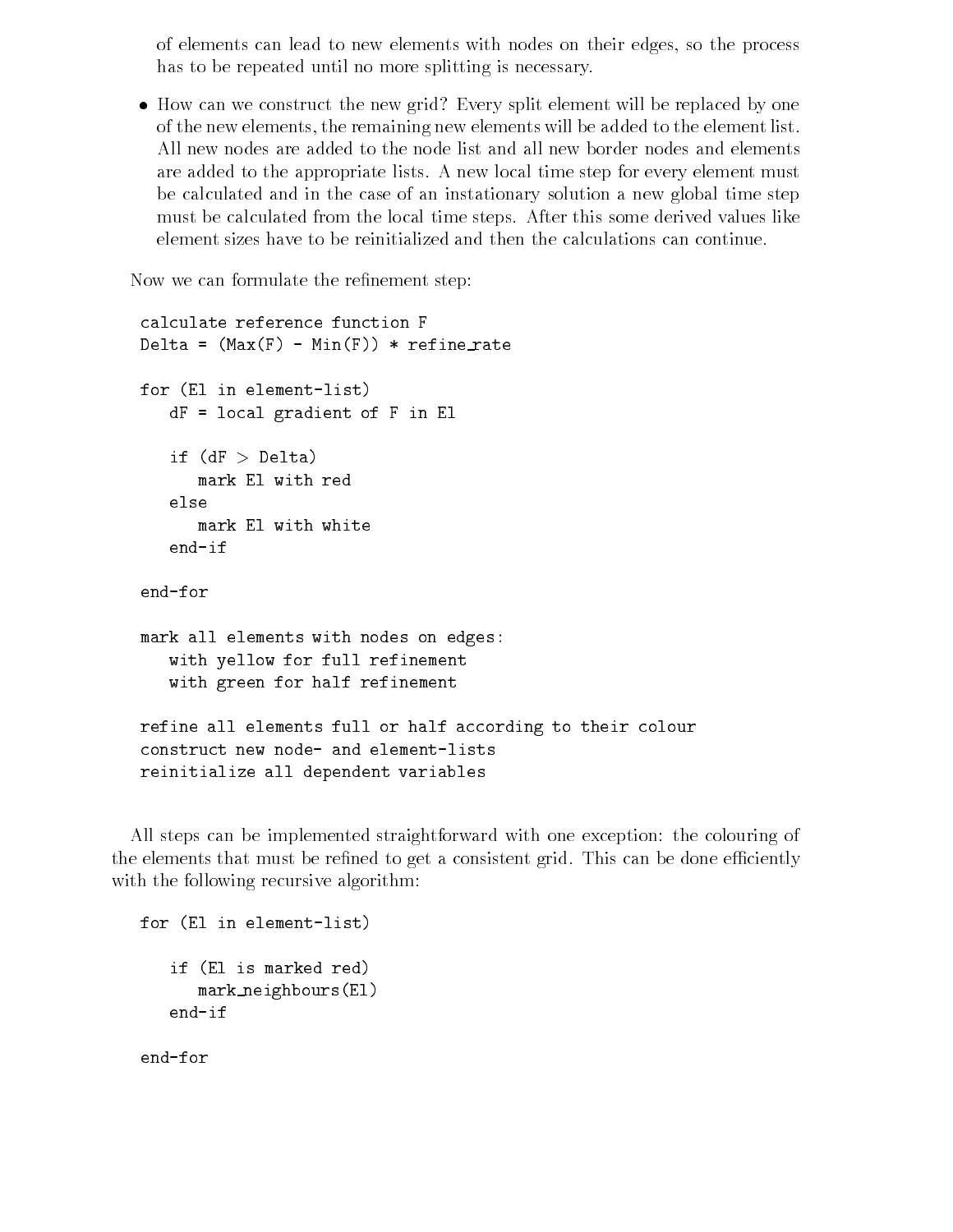```
mark neighboursEl
    for (E \text{ in } \text{neighbor-elements}(E1))if (E is marked white)
             mark E with greenelse if (E is marked green)
             mark E with yellowmark neighboursEnergy and the set of the set of the set of the set of the set of the set of the set of the set
         end-if
    end-for
```
endmark neighbours

To insert this refinement step in the parallel algorithm, we have to analyse the different parts for parallelism

```
calculate reference function Flocal data, fully parallel, no communication
Delta 	 MaxF  MinF 
 refine rate
    local data, global min/max, mostly parallel, global communicationmark elements with red or whitelocal data, fully parallel, no communication
mark additional elements with yellow or greenglobal data, sequential, global communication (collection)
refinement of elementsglobal data, sequential, global communication (broadcast)
construct new node- and element-lists
    local data, fully parallel, no communication
reinitialize all dependent variableslocal data, fully parallel, local communications
```
We can see that most of the parts can be performed in parallel with no or little communication. The only exception is the additional colouring of elements and the construction of new elements and nodes These parts operate on global data struc tures, so that a parallel version of them must lead to a very high degree of global communication As these parts need only very little of the time spent on the complete refinement step, we decided to keep this parts sequential. All necessary data is collected from one processor, the two steps are processed, and the resulting data is broadcasted to the appropriate processors

For a typical -ow calculation up to ve renement steps are sucient in most cases so that the lack of parallelism in the refinement step decribed above is not very problematic. Much more important is the fact that after a refinement step the work load of every processor has changed. As the refinement takes place in only small regions there are a few processors with a load that is much higher than the load of most of the other processors This would not only slow down the calculations but can lead to memory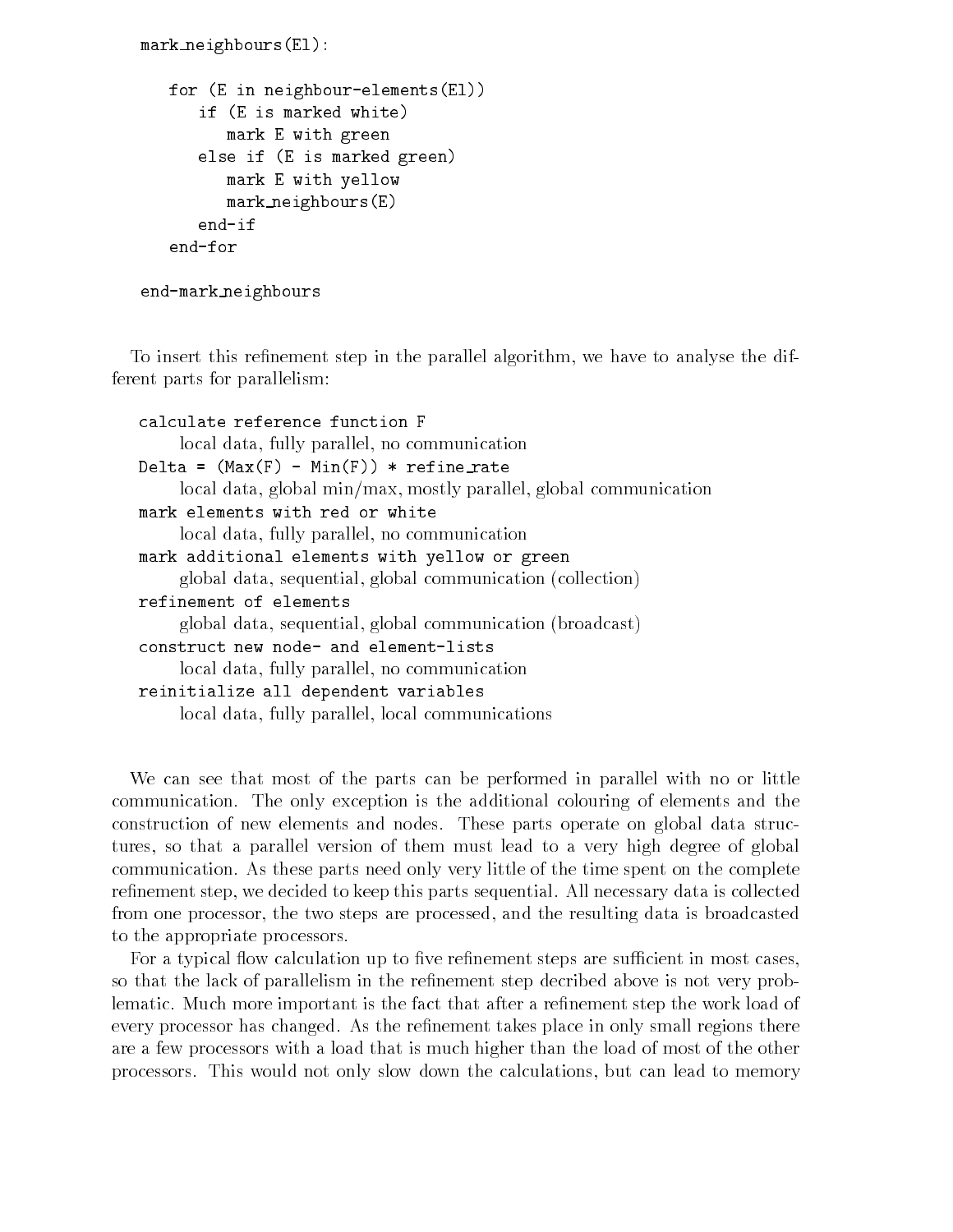problems if further refinements in the same region take place. The solution of this problems is a dynamic load balancing, where parts of the sub grids are exchanged between processors until equal work load and nearly equal memory consumption is reached

The load is obtained by simply measuring the CPU-time needed for one time step including communication times but excluding idle times The items that could be exchanged between processors are single elements including their nodes and all the related data. To achieve this efficiently, we had to use dynamic data structures for all element and node data. There is one data block for every node and every element. These blocks are linked together in many different dynamic lists. The exchange of one element between two processors is therefore a complex operation the element has to be removed from all lists on one processor and must be included in all lists on the other processor Since nodes can be used on more than one processor the nodes belonging to that element must not be exchanged in every case. It must be checked, whether they are already on the target processor and if other elements on the sending processor will need them, too. Nodes not availiable on the target processor must be sent to it and nodes which are no longer needed on the sending processor must be deleted there



Figure Areas for dynamic load balancing

One remaining problem is to find an efficient strategy for the exchange of elements. A good strategy should deliver an even load balance after only a few steps and every step should be finished in a short time. As elements can only be exchanged between direct neighbours, a first approach was a local exchange between pairs of processors. This results in fast exchange steps but shows a bad convergence behaviour A global exchange would converge very fast, but at the cost of the lack of any parallelism. We will present here a semi-global strategy, where the balancing is carried out along the rows and columns of the processor grid. As shown in figure 6, the balancing areas are alternating all rows and all columns, where every row (column) is treated independent from all other rows (columns). A single row (column) is interpreted as a tree with the middle processor as the root and then we can use a modification of a tree balancing algorithm developed for combinatorical optimization problems [7].

This algorithm uses two steps in a rst step information about the local loads of the tree is moving up to the root and the computed optimal load value is propagated down the tree In a second step the actual exchange is done according to the optimal loads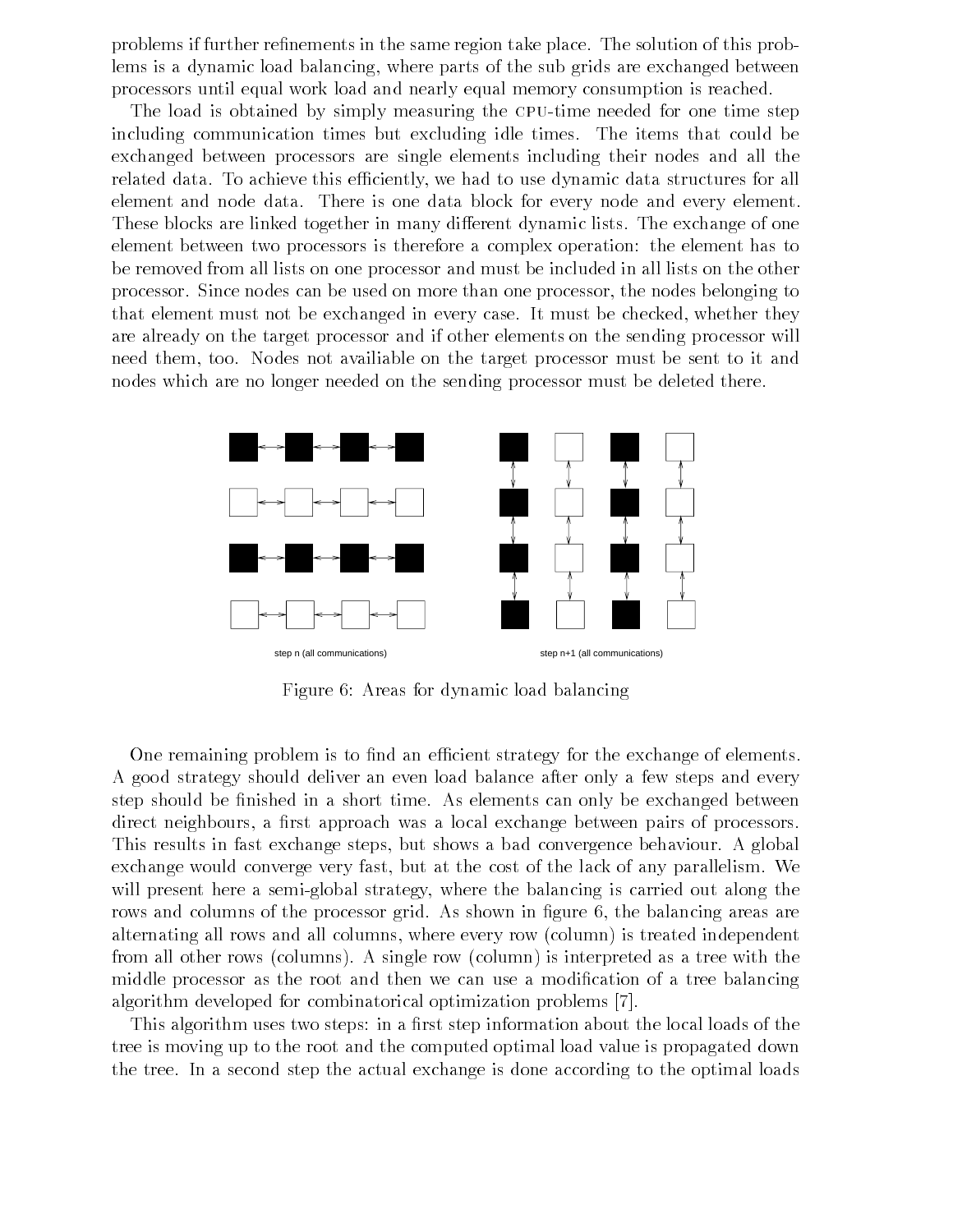found in the first step. The first step has the following structure, where num procs is the number of processors in the tree  $(= row or column)$  and load move *direction* is the load that has to be moved in that direction in the second step:

```
if (root)
   receive load sub l load of left subtree
   receive load sub r load of right subtree
   global load 	 local load  loads of subtrees
   load opt 	 global load  num procs
   send load opt to subtrees
   load move l 	 load opt 
 num sub l  load sub l
   load move r 	 load opt 
 num sub r  load sub r
elsereceive load sub from subtree if not leaf
   load sub n me 	 load sub
   send load sub n me to parent node
   receive load opt from parent node
   send load opt to subtree if not leaf
   load move sub 	 load opt 
 num sub  load sub
   load move top 	 load sub n me  num sub  -

 load opt
end-if
```
The second step is very simple all processors translate the loads they have to move into the appropriate number of elements and exchange these elements. For the decision, which element to send in a specific direction, the virtual coordinates of this element are looked up and the element with the greatest value is choosen.

#### 6 Results

The algorithms described in the previous chapters were tested with a lot of different  $\Omega$  a kind of benchmark problems As a kind of benchmark problem we use the instationary  $\Omega$ calculation of inviscid in a change resulting in a voltex street or a voltex street or a voltex stre this problem was used for all our implementations of the parallel calculations This grid has a size of about  $12000$  grid points which are forming nearly  $20000$  elements  $(P1)$ . Other problems used with the adaptive refinement procedure are stationary turbine -ows with grids of di
erent sizes all of them using periodic borders

All measurements were made with a 1024 processor system located at the  $( P \cup P )$  of the University of Paderborn. It consists of T805 Transputers, each of them equipped with 4 MByte local memory and coupled together as a two-dimensional grid. Our algorithms are all coded in AnsiC using the Parix communication library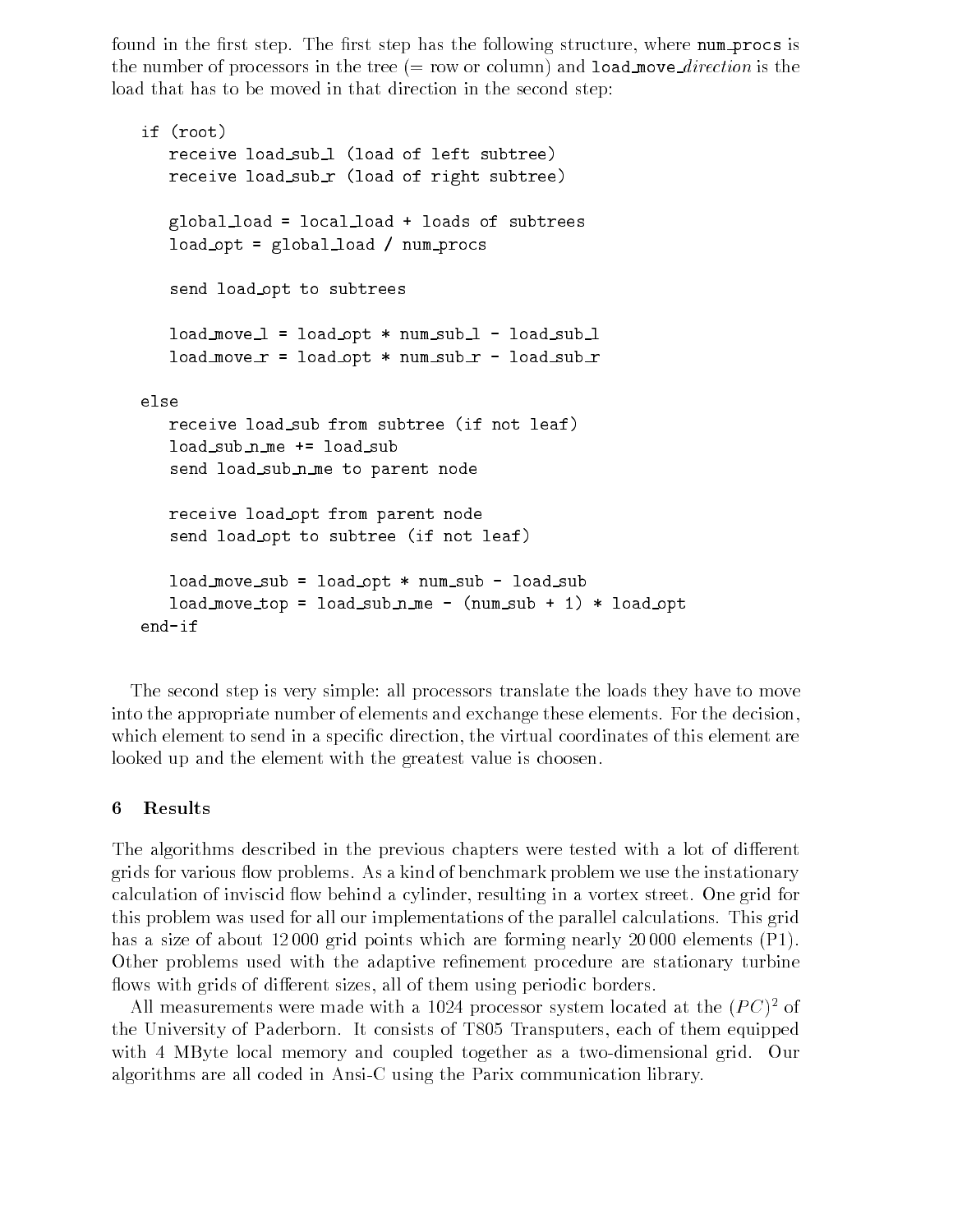

Figure Di
erent load balancing strategies

First we will present some results for the dynamic load balancing. Figure 7 shows the different convergence behaviour of two different strategies. To investigate this, we used a start division of our reference problem with an extremely bad load balancing The left picture shows the results of a local strategy where the balance improves in the first steps, but stays away from the optimum for a large number of optimization steps. The right picture shows the effects of the described semi-global balancing, where after two steps the balance is nearly optimal



Figure Grid and isobars after ve renement steps complete and zoomed

An example for the adaptive refinement procedure is shown in figure 8, where the grid and the pressure field around a turbine is shown after five refinement steps. One can see the high resolution of the two shocks made visible by the adaptive refinements. Without refinement one of these effects can only be guessed, the other is missing completely.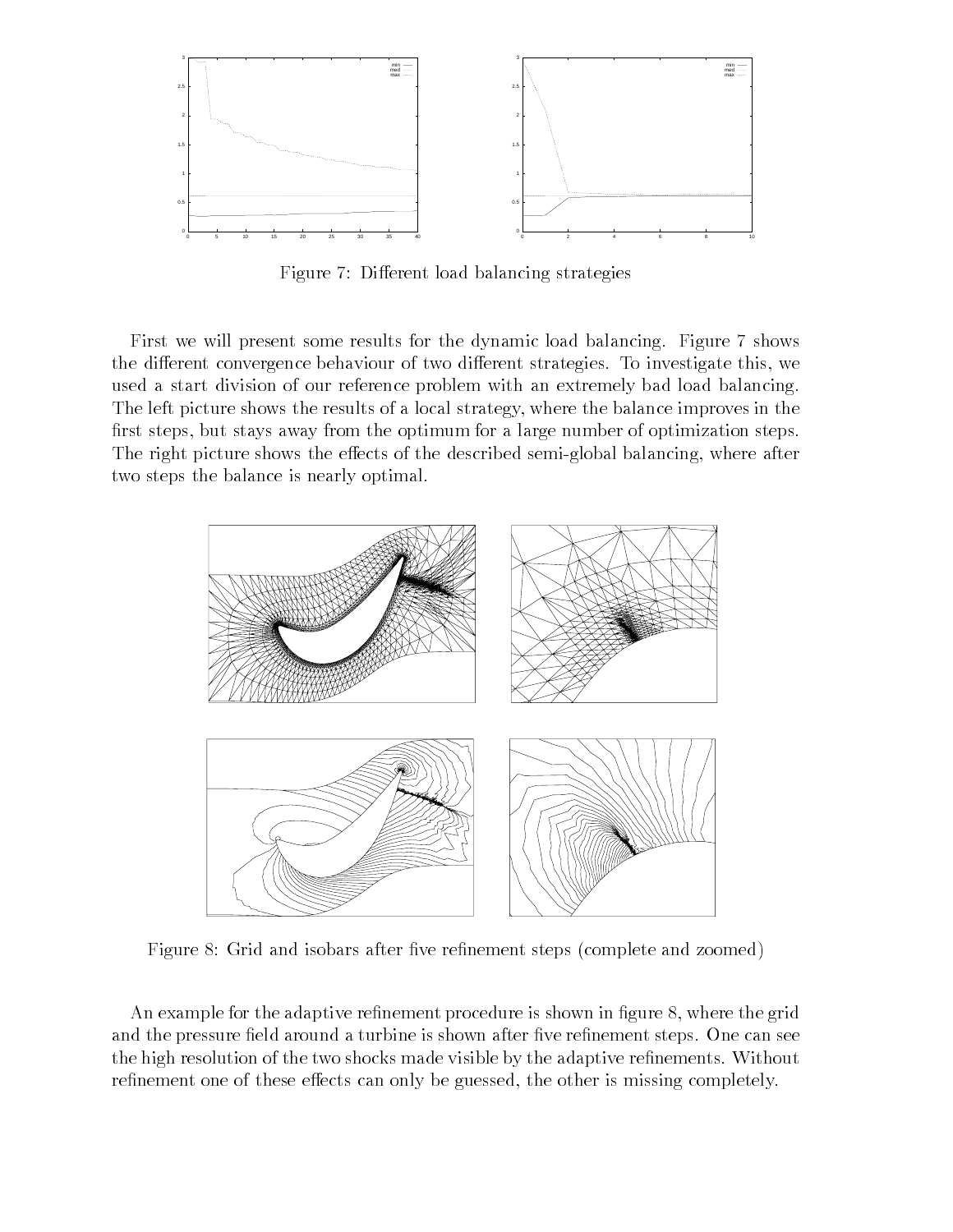

Figure Load balancing for adaptive renements

The development of the corresponding loads can be seen in figure 9. After each refinement step four balancing steps were carried out, using the semi-global strategy. The picture shows the efficient and fast balancing of this method.

At last we will present results for large processor numbers. In figure 10 the speedups for some parameter settings of our reference problem are shown. In the speedup curves the difference between the logical topologies 1D-pipeline and 2D-grid is shown. In the left part of the picture we can see that for up to  $256$  processors we achieve nearly linear speedup with the grid topology whereas the pipe topology is only linear for a maximum of 128 processors. If we increase the size of the problem  $(P2)$ , the speedups are closer to the theoretical values, which proofs the scalability of the parallelization approach.



Figure  Speedups for di
erent topologies

If we increase the number of processors (right picture) we observe that the grid topology again is superior to the pipe topology but the increase of speedup is no longer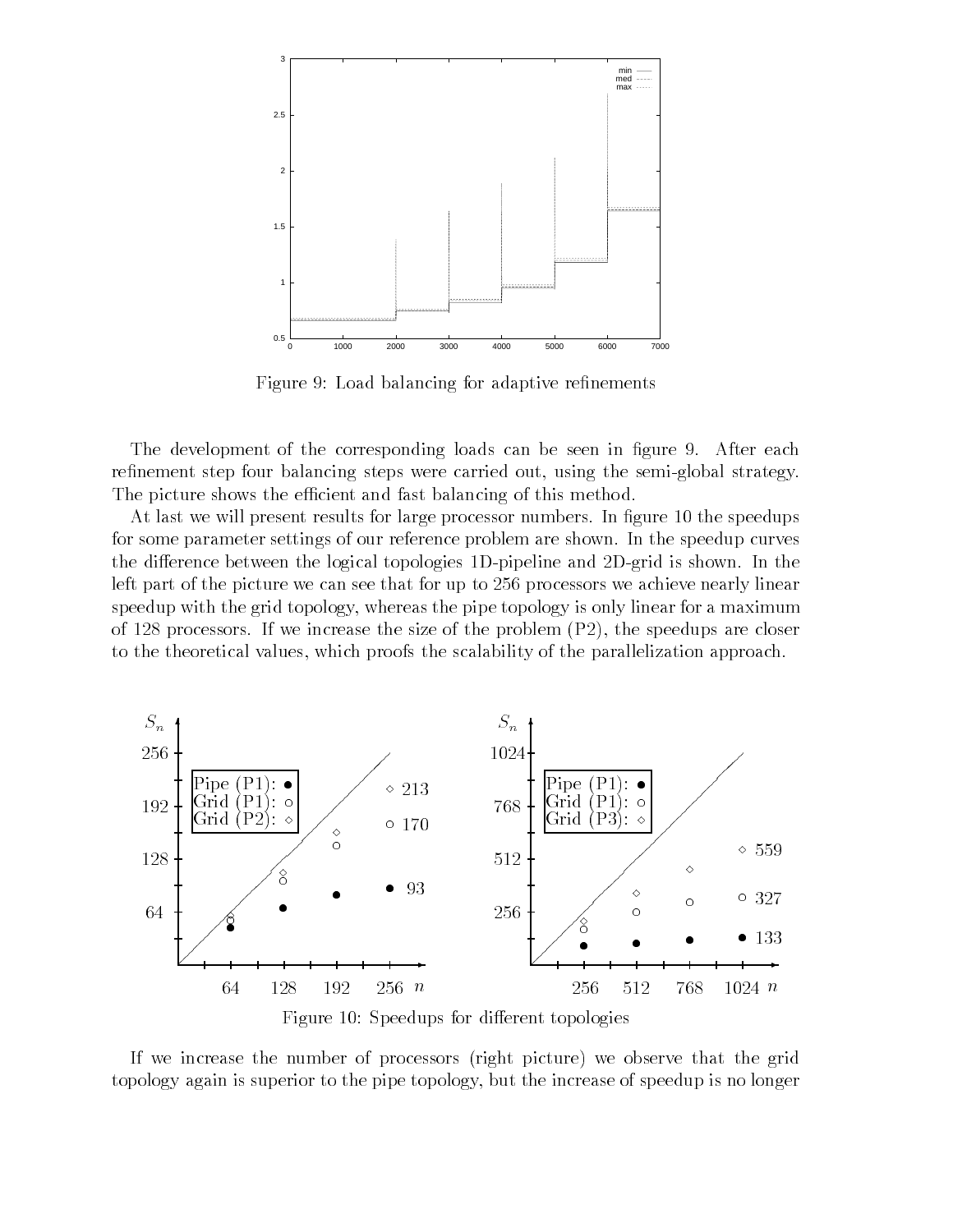linear. It is a common problem for most parallel algorithms that for a fixed problem size there is always a number of processors where the speedup is no longer increasing proportionally to the number of processors. If we want to get the same efficiencies as for  $256$  processors we have to use grids with approximately  $50000$  elements. This was impossible on the used T8-system, because such problems are too large for it. The biggest problem that fits into the 4 Mbyte nodes has about  $32000$  elements (P3), so that the speedups for  $1024$  processors are limited on this machine. Nevertheless, the increase of speedup to 559 shows the scalability of our algorithm again.

### Conclusion

In this paper we have introduced a parallelization for the calculation of -uid -ow prob lems on unstructured grids. An existing sequential algorithm has been adjusted for Transputer systems under Parix and investigations on the parallelization of this prob lem have been made. For two logical processor topologies we have developed different grid division algorithms and compared them for some benchmark problems The grid topology has shown its superiority over the pipe topology This was expected since a two-dimensional topology must be better suited for two-dimensional grids than a onedimensional topology which is not scalable for large processor numbers. The speedup measurements on a 1024 Transputer cluster showed the general usefulness of the choosen approach for massively parallel systems

We presented an adaptive renement procedure which is used for the solution of -ow problems with a priori unknown local effects. For the parallel version of this procedure we showed the need for a dynamic load balancing. A semi-global strategy for this balancing was described in detail We presented results for the performance of this strategy and compared it with a local strategy. We showed the excellent convergence behaviour of our strategy and the usefulness of the dynamic load balancing together with the adaptive refinement.

Dynamic load balancing is fully parallel and hardware independent, so that changes of the basic hardware nodes can be done without changing the developed algorithm To exploit this advantage of our algorithms they must be implemented as portable as possible To achieve this our further research will concentrate on porting the current implementation to MPI and on investigations for different hardware platforms.

### References

- Armin Vornberger Stromungsberechnung auf unstrukturierten Netzen mit der Methode der finiten Elemente. Ph.D. Thesis, RWTH Aachen, 1989
- [2] W. Koschel, A. Vornberger. Turbomachinery Flow Calculation on Unstructured Grids Using the Finite Element Method. Finite Approximations in Fluid Mechanics II, Notes on Numerical Fluid Mechanics, Vol. 25, pp. 236-248, Aachen, 1989
- [3] F. Lohmeyer, O. Vornberger, K. Zeppenfeld, A. Vornberger. Parallel Flow Calculations on Transputers. International Journal of Numerical Methods for Heat & Fluid Flow, Vol. 1, pp.  $159-169$ , 1991